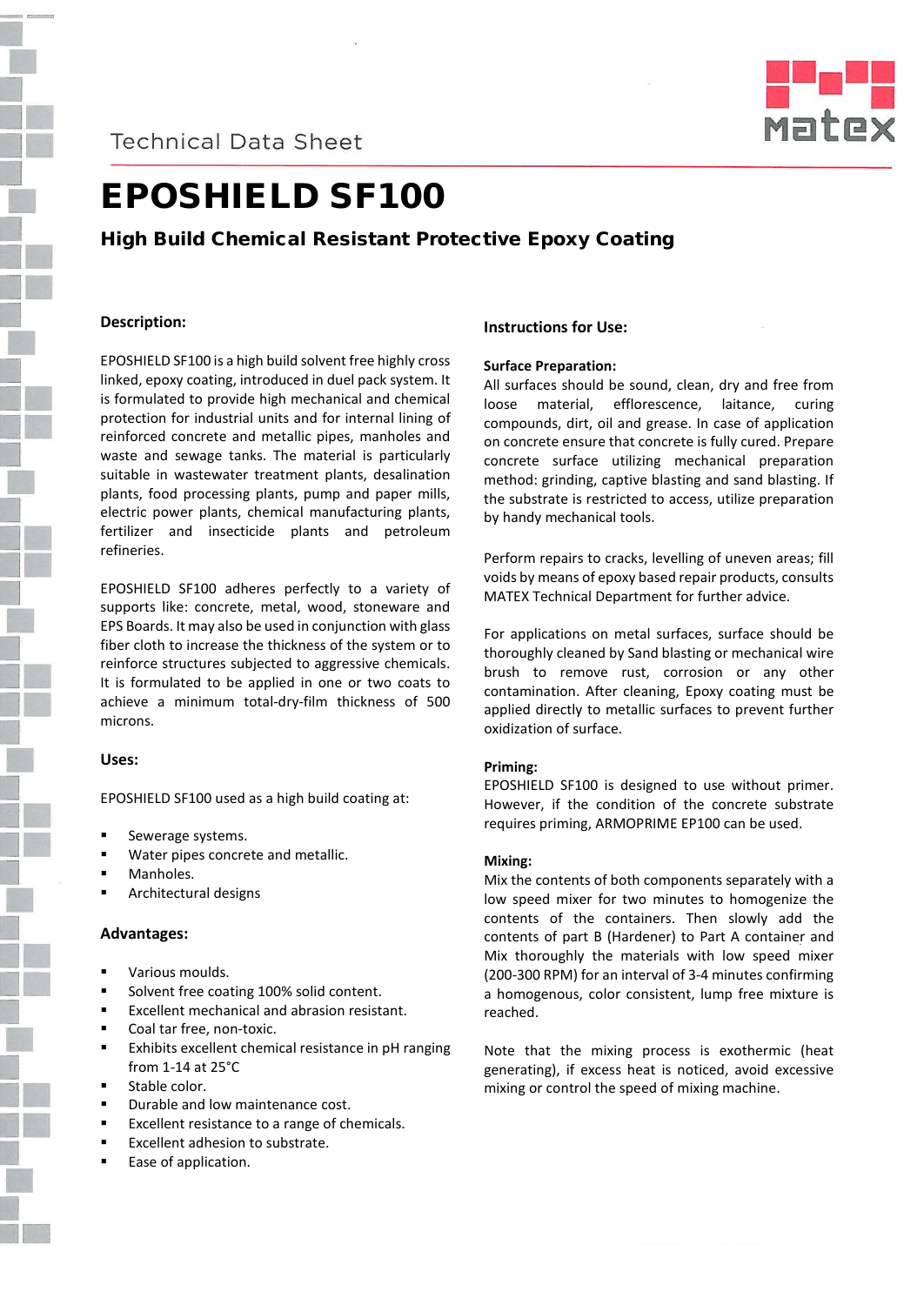### EPOSHIELD SF100

#### **Application**:

After mixing, allow the product to rest for 3-5 minutes to release entrapped air, EPOSHIELD SF100 can be applied by brush, roller or spray machine. Apply the first coat with minimum thickness of 100 microns WFT (wet Apply subsequent coats of EPOSHIELD SF100 within a time frame of 24 hours. The Recommended total thickness above 500 micron for full system is required to achieve the desired properties. Allow 7 days curing before usage to ensure proper curing of the materials.

#### **Standards:**

EPOSHIELD SF100 conforms to:

- ASTM C579, ASTM D4060
- BS 6319 Part 3 & Part 7

#### **TECHNICAL PROPERTIES**

| Color                 |                      | Dark grey, grey<br>(other colors upon |  |
|-----------------------|----------------------|---------------------------------------|--|
|                       |                      | request)                              |  |
| Shore Hardness A      | $\ddot{\cdot}$       | >80                                   |  |
| Abrasion resistance   |                      | <0.10 mg/cycle                        |  |
| VOC                   | $\ddot{\cdot}$       | $<$ 10 g/Lt.                          |  |
| Overcoating           | $\ddot{\phantom{a}}$ | <15 hours @ 25 $^{\circ}$ C           |  |
| Fuel cure             | $\ddot{\cdot}$       | 7 days @ 25°C                         |  |
| Service Temperature   | ٠                    | $75^{\circ}$ C                        |  |
| Volume Solid          |                      | 100%                                  |  |
| Density               | $\ddot{\cdot}$       | 1.38 Kg. / Lt.                        |  |
| Tensile strength      | $\mathbf{r}$         | >6 N/mm <sup>2</sup>                  |  |
| Compressive Strength  | $\mathbf{r}$         | $>75$ N / mm <sup>2</sup>             |  |
| Flexural Strength     | $\ddot{\cdot}$       | 21 N/mm <sup>2</sup>                  |  |
| Bond strength         | $\ddot{\cdot}$       | >2.5 N/mm <sup>2</sup>                |  |
| Viscosity at 25°C     |                      | 1500 MPa.S                            |  |
| Pot-life time at 25°C |                      | 40 minutes                            |  |
| Heat resistance       |                      | +5°C to +90°C                         |  |

#### **Packaging:**

EPOSHIELD SF100 is available in 4 and 15 liter set of two parts metallic containers.

#### **Storage:**

Store in original packing in dry conditions away from direct sunlight and in a temperature controlled warehouse, 10-30°C, in the original, unopened containers.

#### **Coverage:**

EPOSHIELD SF100 achieves coverage of 5.0 square meters per liter @ 200 micron DFT per coat.

| <b>CHEMICAL RESISTANCE</b>                                         |               |                       |               |  |  |
|--------------------------------------------------------------------|---------------|-----------------------|---------------|--|--|
| The fully cured coating is resistant to the splash/spillage of the |               |                       |               |  |  |
| following chemicals:                                               |               |                       |               |  |  |
| <b>Material</b>                                                    | Concentration | Material              | Concentration |  |  |
| Acetic Acid                                                        | 25%           | Hydrofluric<br>acid   | 25%           |  |  |
| Ammonia                                                            | 10%           | Jet Fuel              |               |  |  |
| Ammonium<br>Hydroxide*                                             |               | Kerosene              |               |  |  |
| Benzene<br>Bleach                                                  |               | Lactic Acid           | 20%           |  |  |
| (Sodium<br>Hypochlorite)                                           |               | Mineral Oil           | 10%           |  |  |
| Boric Acid*                                                        |               | Mineral Spirit        |               |  |  |
| <b>Brine</b>                                                       | 10%           | Nicotinic Acid*       |               |  |  |
| <b>Butanol</b>                                                     |               | Nitric Acid           | 30%           |  |  |
| Car Oil                                                            |               | Phenol                | 50% in IPA    |  |  |
| Crude Oil                                                          |               | Phosphoric<br>Acid    | 80%           |  |  |
| Castor Oil                                                         |               | Sodium<br>Hydroxide   | 40%           |  |  |
| Citric Acid                                                        | 50%           | Sewage                |               |  |  |
| Diesel Fuel                                                        |               | Sea Water/Jet<br>Fuel |               |  |  |
| <b>Fatty Acids</b>                                                 |               | Sodium<br>Hydroxide*  |               |  |  |
| Formaldehyde                                                       | 37%           | Sulphuric<br>Acid*    | 40%           |  |  |
| Gasoline                                                           |               | Tartaric acid         | 50%           |  |  |
| Hydrochloric<br>Acid                                               | 25%           | Toulene               |               |  |  |
| Hexamine                                                           | 25%           | Vegetables oils       |               |  |  |
| Hydraoine                                                          | 35%           | Xylene                |               |  |  |
| *Any concentration in water. The local Matex office should be      |               |                       |               |  |  |
| consulted for resistance to specific chemicals and conditions or   |               |                       |               |  |  |
| when long term exposure is required.                               |               |                       |               |  |  |

#### **Shelf Life:**

EPOSHIELD SF100 can be utilized within 12 months of production date if stored in proper conditions in unopened original packing.

#### **Cleaning:**

All tools and equipment should be cleaned immediately after use with ARMOSOLVENT.